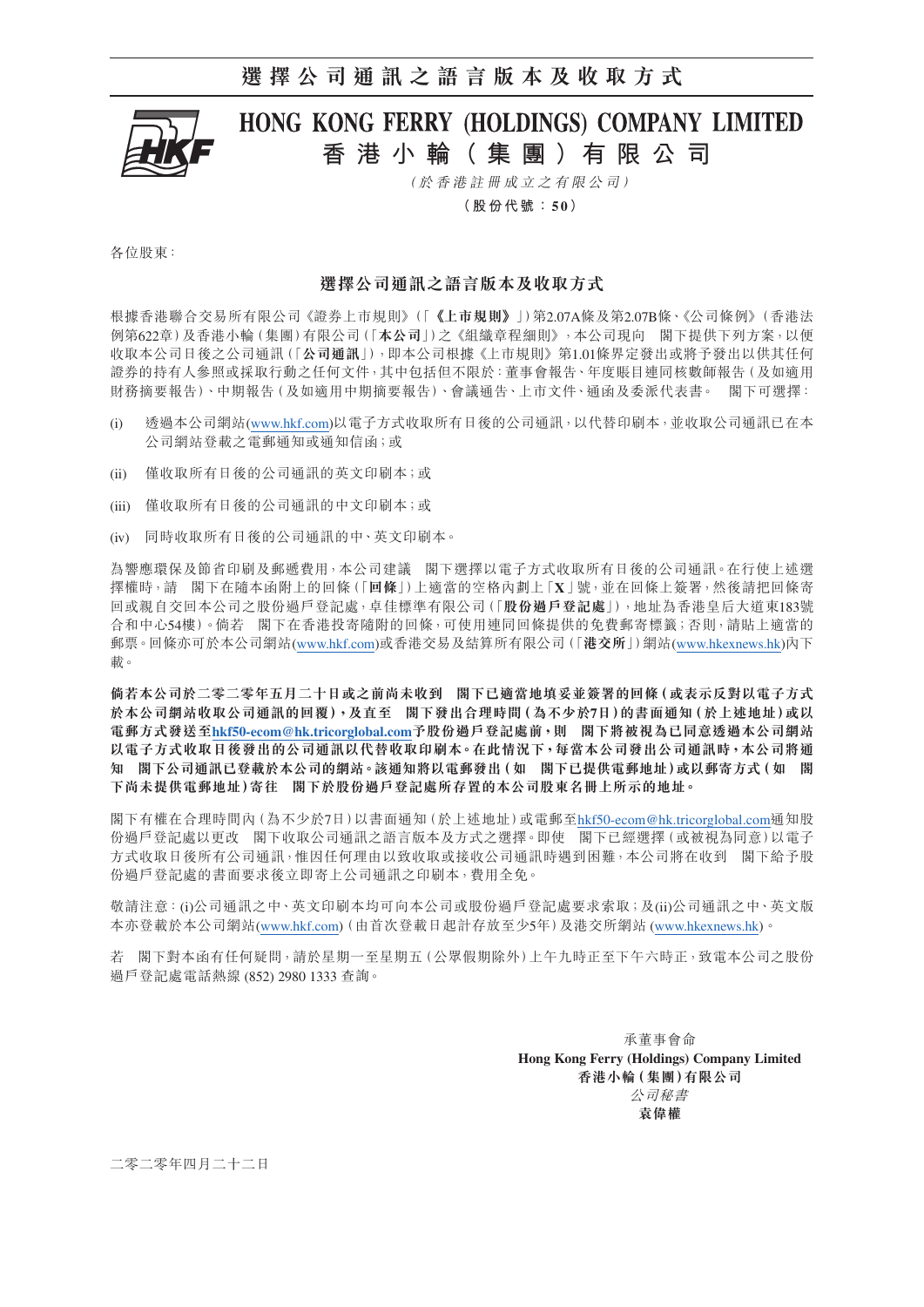### **REPLY FORM 回條**

**To: Hong Kong Ferry (Holdings) Company Limited 致: 香港小輪(集團)有限公司** c/o Tricor Standard Limited 經卓佳標準有限公司<br>Level 54. Hopewell Centre. 香港皇后大道東183號 Level 54, Hopewell Centre, 183 Queen's Road East, Hong Kong http://www.facebook.com/discreent/state/discreen

 **(the "Company") (Stock Code: 50) (「本公司」)或(「貴公司」)(股份代號:50)**

I/We would like to receive all future Corporate Communications\* of the Company (the "**Corporate Communications**") in the manner as indicated below:

本人╱我們希望以下列方式收取 貴公司日後之所有公司通訊\* (「**公司通訊**」):

(Please mark "**X**" in **ONLY ONE** of the following boxes)

(請從下列選擇中,僅在其中**一個空格**內劃上「**X**」號)

□ in **electronic form** on the Company's website and receive an email notification or a notification letter of the publication of Corporate Communications on website

(Please provide your email address in the space below, whereupon the Company will send a notification of the availability of the Corporate Communications on the Company's website in the future. If no email address is provided, only a notification letter of the publication of the Corporate Communications on website will be sent instead.); **OR**

瀏覽在本公司網站發出之公司通訊**電子版本**,並收取公司通訊已在網上登載之電郵通知或通知函件

(請在以下位置提供 閣下之電郵地址,本公司會經該電郵地址通知 閣下日後本公司網站登載之公司通訊。如未 有提供電郵地址,則會發出有關公司通訊已在網上登載的通知函件予 閣下。);**或**

| <b>Email</b><br>. .<br>$P^* \cap C^* \cap C$ |  |  |  |  |  |  |  |  |  |  |  |  |  |  |  |  |
|----------------------------------------------|--|--|--|--|--|--|--|--|--|--|--|--|--|--|--|--|
| 電郵地址                                         |  |  |  |  |  |  |  |  |  |  |  |  |  |  |  |  |

Please use BLOCK CAPITALS 請用正楷填寫

□ to receive the **printed English version** of all future Corporate Communications only; **OR** 僅收取所有日後公司通訊之**英文印刷本;或**

□ to receive the **printed Chinese version** of all future Corporate Communications only; **OR** 僅收取所有日後公司通訊之**中文印刷本;或**

to receive both **printed English and Chinese versions** of all future Corporate Communications. 同時收取所有日後公司通訊之**英文及中文印刷本**。

| Name(s) of Shareholder(s) <sup>#</sup><br>股東姓名# |                                  | Signature <sup>#</sup><br>答署# |  |
|-------------------------------------------------|----------------------------------|-------------------------------|--|
|                                                 | Please use BLOCK CAPITALS 請用正楷填寫 |                               |  |

| Address <sup>#</sup><br>地址#        |            |  |
|------------------------------------|------------|--|
| Contact telephone number<br>聯絡電話號碼 | Date<br>日期 |  |

You are required to fill in the details if you download this reply form from the Company's website or the website of Hong Kong Exchanges and Clearing Limited. # 假如 閣下從本公司網站或香港交易及結算所有限公司下載本回條,請填上有關資料。